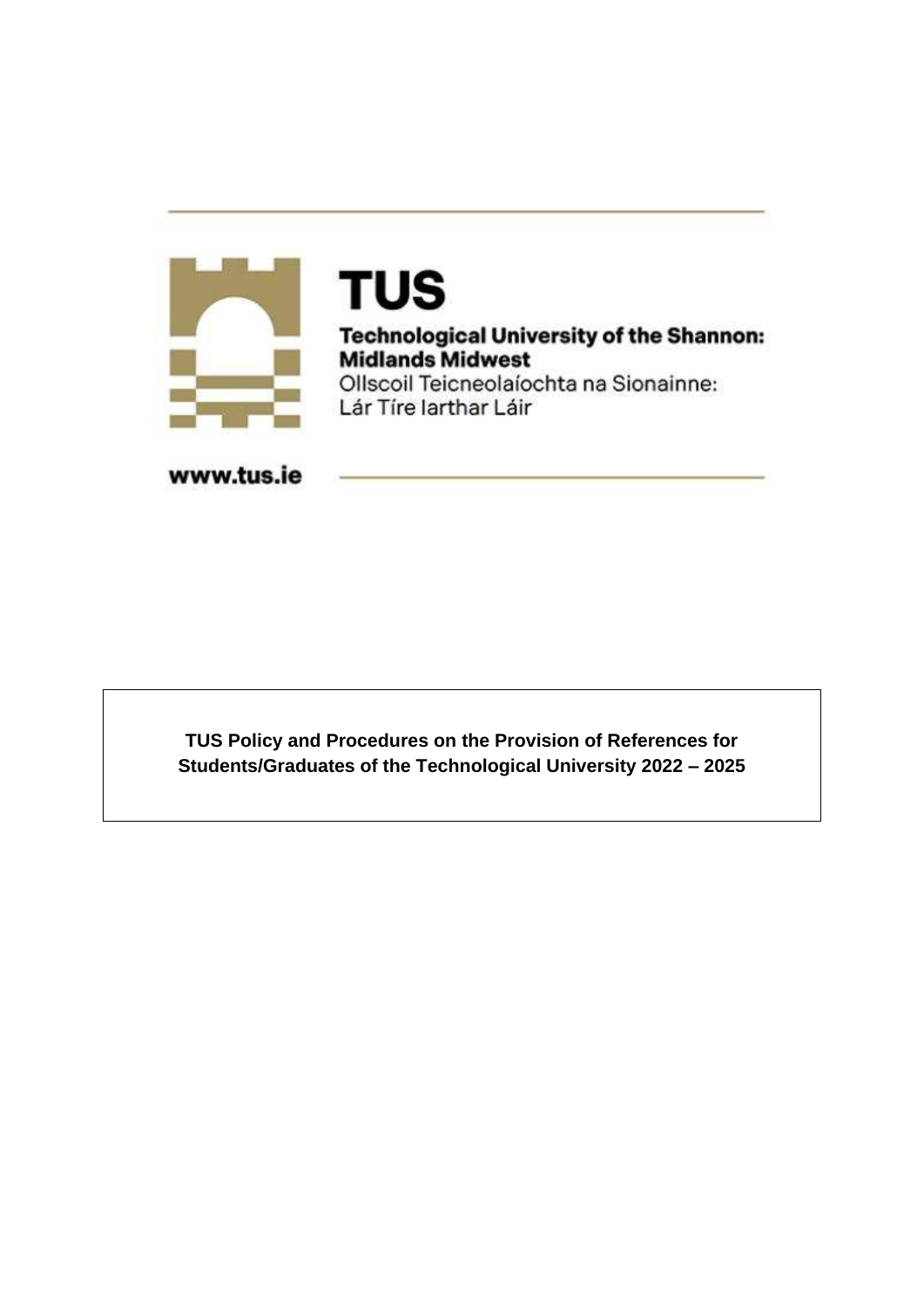

# **Document Control Record**

| <b>Academic Quality Assurance and Enhancement Handbook</b> |                                                                                                                                   |  |
|------------------------------------------------------------|-----------------------------------------------------------------------------------------------------------------------------------|--|
| Volume X: No X                                             |                                                                                                                                   |  |
| <b>Document Title</b>                                      | TUS Policy and Procedures on the Provision of References<br>for Students/Graduates of the Technological University<br>2022 - 2025 |  |
| <b>Document Entrust</b>                                    | Academic Council Subcommittee:                                                                                                    |  |
|                                                            | Quality Management: Assurance, Enhancement &<br>Integration                                                                       |  |
| <b>Document Status</b>                                     | Approved                                                                                                                          |  |
| <b>Revision No</b>                                         | 1.0                                                                                                                               |  |
| <b>Pages</b>                                               | Page 2 of 16                                                                                                                      |  |
| <b>Approval Body</b>                                       | <b>Academic Council</b>                                                                                                           |  |
| Date of Approval                                           | 29/04/2022                                                                                                                        |  |
| <b>Next Revision</b>                                       | 2025                                                                                                                              |  |

| <b>Revision History</b>                                  |                              |  |
|----------------------------------------------------------|------------------------------|--|
| <b>Revision No</b><br><b>Comments/Summary of Changes</b> |                              |  |
| 1.0                                                      | Approved by Academic Council |  |
|                                                          |                              |  |
|                                                          |                              |  |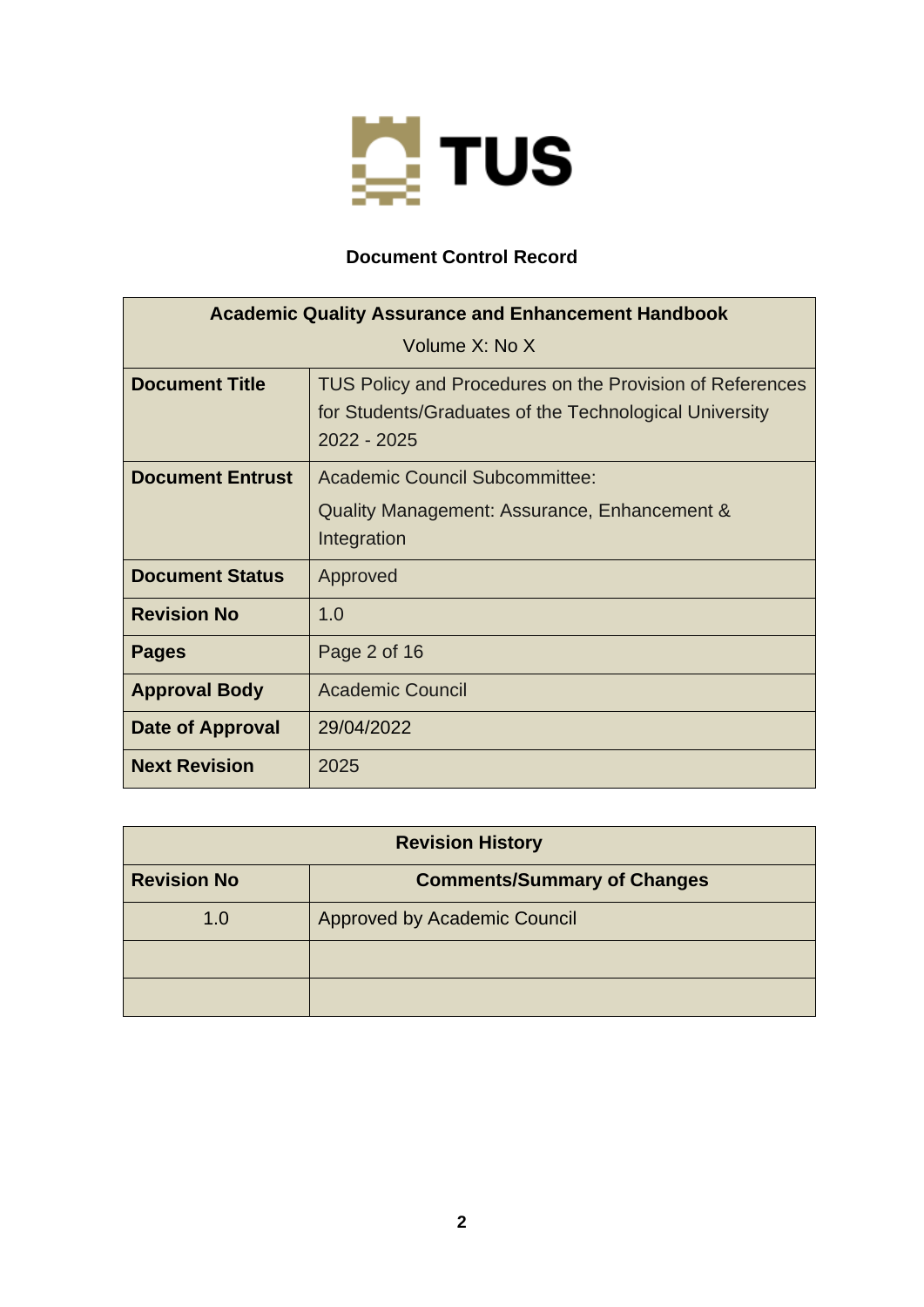# Table of Contents

| 6.0 Process for the Acceptance of a Request for and Provision of a Reference 8 |  |
|--------------------------------------------------------------------------------|--|
|                                                                                |  |
|                                                                                |  |
|                                                                                |  |
|                                                                                |  |
| Appendix 1: A Checklist for Accepting and Providing References  12             |  |
|                                                                                |  |
| Appendix 3: Template for a Technological University Reference 14               |  |
|                                                                                |  |
|                                                                                |  |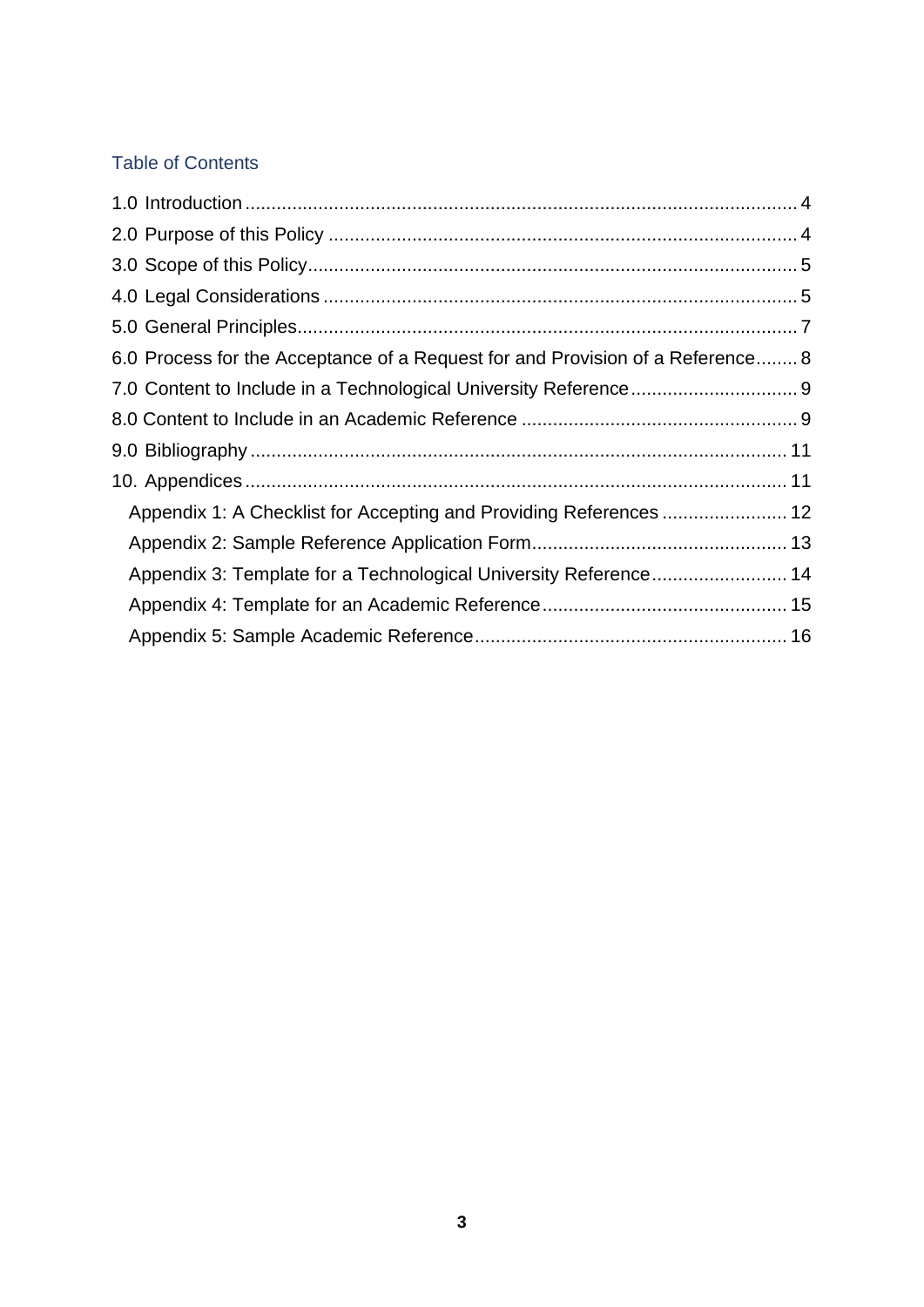## <span id="page-3-0"></span>1.0 Introduction

Technological University of the Shannon: Midlands Midwest (hereafter also referred to as the Technological University or TUS) aims to be a catalyst for positive change and innovation across regions. It prepares students for future ways of living, learning and working, while building new partnerships that strengthen innovation, and create new and exciting opportunities for communities. TUS has a goal to "*become an accessible, progressive and impactful technological university – a higher education institute that reflects the educational demands and economic needs of the regions and the communities".* TUS *"aspires to be a contemporary and engaged technological university distinguished by outstanding learner experience, international focus and impactful and applied research. The TU will lead continued social and economic growth for the benefit of the communities it serves"*[1] . A key Value of TUS is Supportiveness: The Technological University "*will provide a supportive and protective environment for students, staff members and other stakeholders that empowers them to achieve their full potential*".[1]

The University and its Staff are committed to the employability and advancement of its Students and Graduates and to meeting the needs of industry and the professions by the supply of suitably qualified graduates. The provision of references, is established practice within TUS and is often an integral component of the recruitment processes of Employers and of Postgraduate Providers.

There are two principal reasons for an employer to request a reference on a prospective employee:

- (a) to confirm the accuracy of statements made in the prospective employee`s application; and
- (b) to provide opinions as to the candidate`s suitability for the position in question and his/her potential for the future.

This Policy and Procedures document has been written as part of the TUS's commitment to support the career progression of its Students and Graduates. TUS is committed to supporting its Students and Graduates and, where possible, to providing references that help with career progression, recruitment and related career development including transfer to a higher programme of study of another Higher Education Institution. Such reference provision can be in the form of a Technological University Reference and/or an Academic Reference.

## <span id="page-3-1"></span>2.0 Purpose of this Policy

The Purpose of this Policy is to provide a framework for the provision of references to students/graduates of the TUS. The Policy provides for the provision of a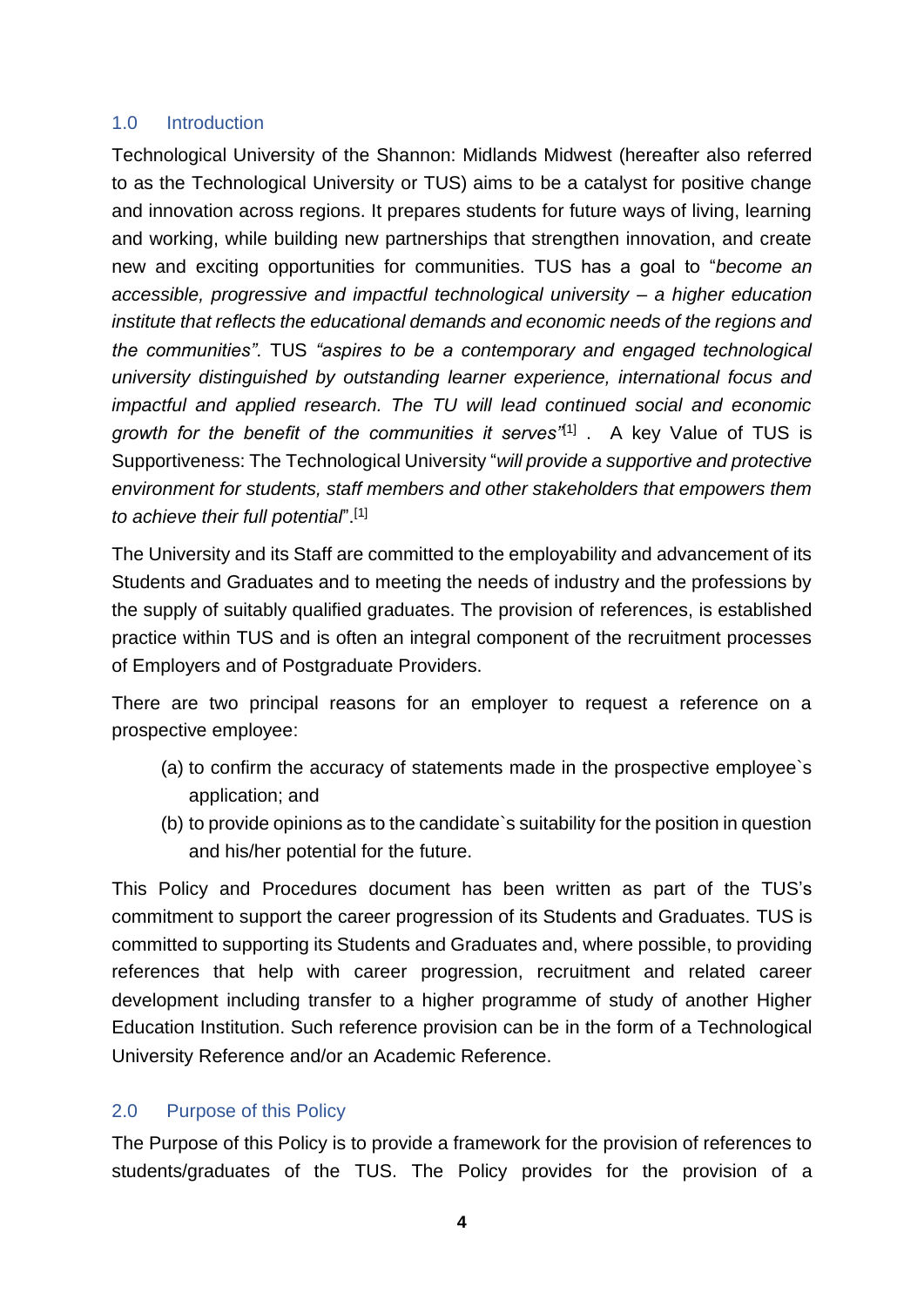Technological University Reference and/or Academic Reference and provides detailed guidelines for staff for the preparation and issuing of such references. A sample reference Application Form is provided for students/graduates.

# <span id="page-4-0"></span>3.0 Scope of this Policy

This policy sets out the guidelines and procedures to be followed by employees of Technological University of the Shannon: Midlands Midwest who in their professional capacity as employees of the TUS are requested to provide a Technological University and/or an Academic Reference to Students/Graduates.

In accordance with Section 2 of the Technological Universities Act 2018<sup>[2]</sup>:

- (i) *"student, in relation to an institute or technological university, means-*
	- *(a) a person registered as a student by the institute or technological university, or*
	- *(b) a full-time officer of the student union who was first elected to his or her office while he or she was registered as a student by the institute or technological university;"*
- (ii) *"'graduate' means a person on whom there has been conferred or who has been granted or given an educational award on successful completion of a programme of education and training at an institute or a technological university;"*

The policy outlines the legal considerations, general principles governing the provision of references, and the processes for the acceptance of the request for, and the provision of, a reference to a Student/Graduate. The Policy details the procedures to be followed by students when requesting a reference. The typical contents of a Technological University reference and of Academic Reference are also outlined. A checklist has been developed as a guide so that Staff can benchmark references that align with the recommendations of this Policy (Appendix 1).

## <span id="page-4-1"></span>4.0 Legal Considerations

- 4.1 There is no legal obligation for a referee to provide a reference, however, referees are under an obligation to use due care when compiling references.
- 4.2 It is important to remember that under the General Data Protection Regulation (GDPR) [3] people have a right to request access to their own personal data.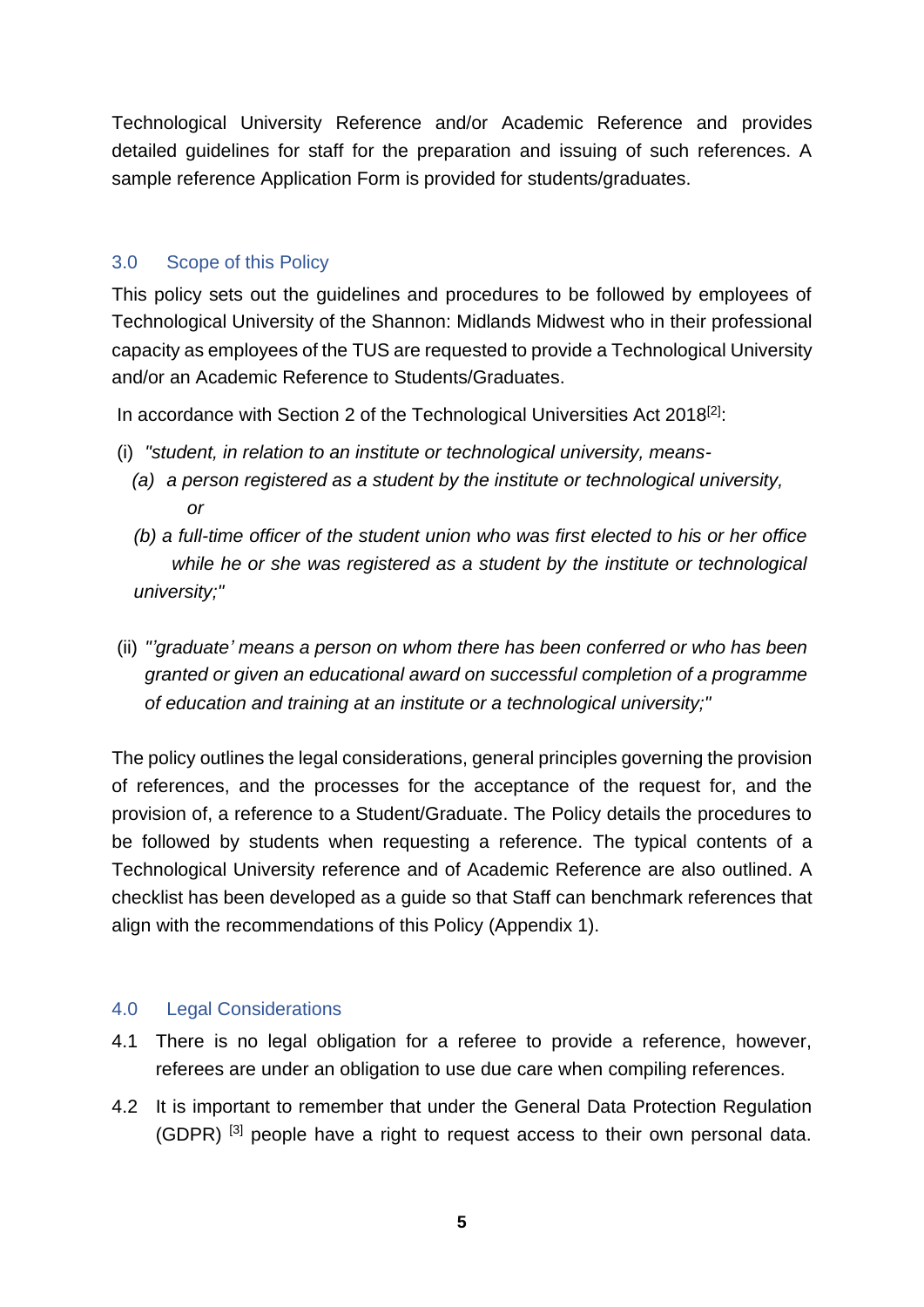Therefore, referees should always assume that the student/graduate will view the reference.

- 4.3 Always indicate when information given is factual or an opinion.
- 4.4 Always mark the envelope and all correspondence "Private and Confidential". When sending an email reference, type "Confidential" in the Subject field.
- 4.5 Do not supply any "Special Category Data" without the written permission of the student/graduate. Special category data (defined in Article 9 of (GDPR)<sup>[3]</sup>) includes;
	- (a) Race
	- (b) Ethnic origin
	- (c) Politics
	- (d) Religion
	- (e) Trade union membership
	- (f) Genetic data
	- (g) Biometric data
	- (h) Health
	- (i) Sex life
	- (j) Sexual orientation
- 4.6 A reference letter should contain a disclaimer statement in its final paragraph. The following wording for such a disclaimer statement for TUS references is recommended:

*"In accordance with the normal practice of Technological University of the Shannon: Midlands Midwest, this reference is given in good faith and in confidence, without legal liability on behalf of the author or of Technological University of the Shannon: Midlands Midwest".*

It should be noted that, as there is no guarantee that a disclaimer within a reference letter will be successful if challenged in court, due care must be exercised when preparing a reference.

<span id="page-5-0"></span>4.7 The provision and retention of copies of Technological University or Academic References shall be compliant with the TUS Data Governance Policy<sup>[4]</sup>, the Data Protection Acts 1988 to 2018<sup>[5]</sup> and the General Data Protection Regulation (EU) 2016/679<sup>[3]</sup>.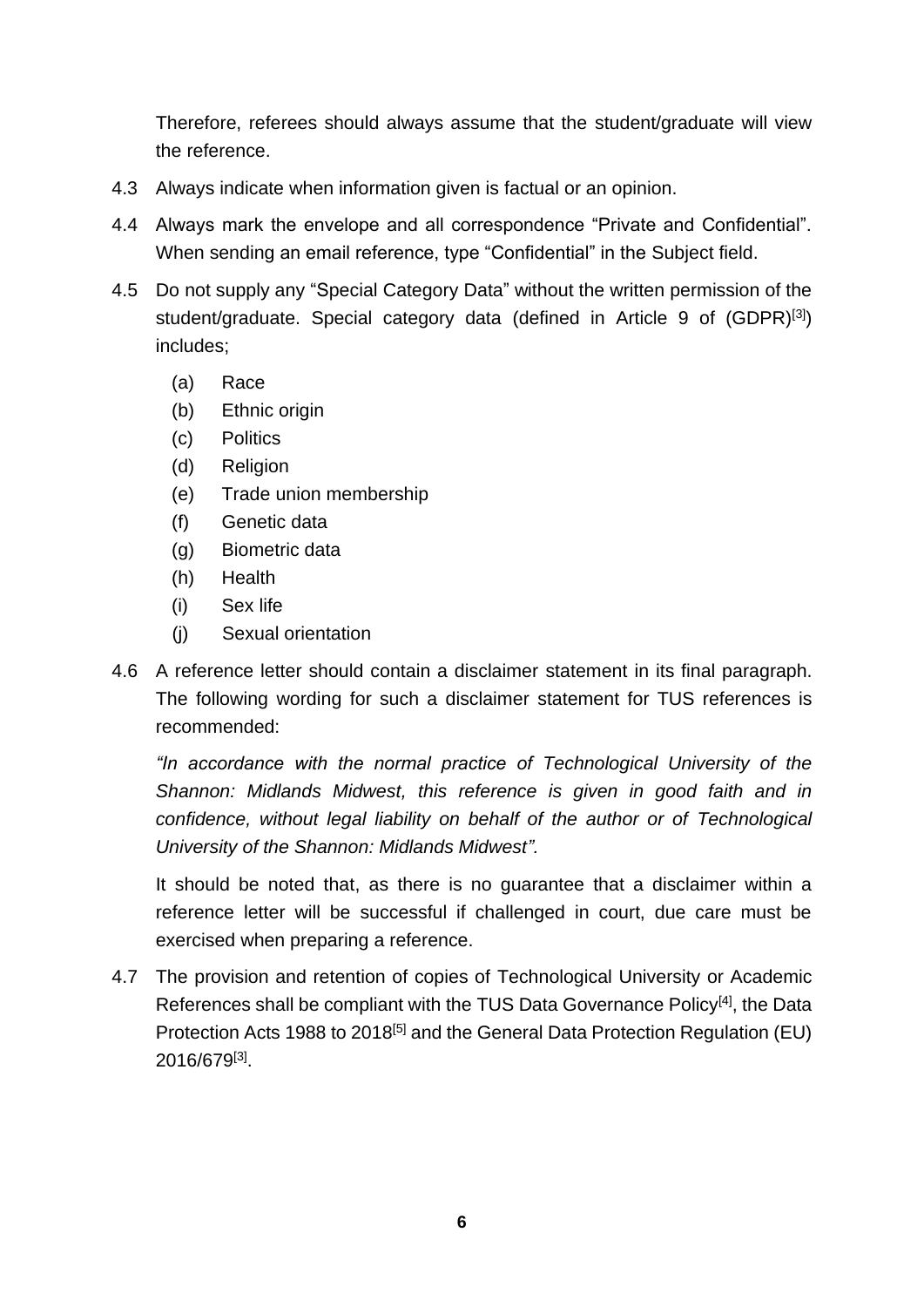## 5.0 General Principles

The following general principles apply to the provision of references:

- 5.1 The provision of a Reference is discretionary and is subject to the agreement of the requested staff member. However, TUS considers it good etiquette to provide references where possible, appropriate and consistent with its core value of being Supportive as outlined in the Technological University Application<sup>[1]</sup>. There may be an obligation on a person of whom a reference is requested to justify selective grounds for refusal.
- 5.2 Avoid ambiguous or coded language.
- 5.3 Clearly differentiate between statements of fact and opinion. For example, when referring to a student`s expected degree result or exam result, this would be an opinion whereas reference to existing achievement and marks is a fact.
- 5.4 Only express opinions that are relevant, and that you are competent to give. When expressing opinions, draw upon experiences of working with or assessing the student, so that you feel confident in justifying your opinions on reasonable grounds.
- 5.5 Unsupported opinions should never be part of a reference.
- 5.6 Statements that cannot be justified should not be made.
- 5.7 Take reasonable skill and care to ensure the accuracy of a reference.
- 5.8 Provide a reference which is in substance true, accurate and fair, and do not give an unfair or misleading impression overall, even if the components are factually correct.
- 5.9 References should be provided on TUS headed paper.
- 5.10 References may be issued via post or via email as acceptable forms of dispatch.
- 5.11 Requests for the completion of template-based references, questionnaires, online forms, as issued by prospective Employers and/or Post-Graduate Providers may arise and may be provided if their content, format, and delivery method is consistent with the recommendations of this Policy.
- 5.12 The TUS and its Staff shall not provide references to employers without the written application and consent of the Student/Graduate. Requests from employers or other parties for confidential references, without the knowledge and expressed approval of the Student/Graduate, should be refused and the requesting parties advised that these requests are not consistent with this policy.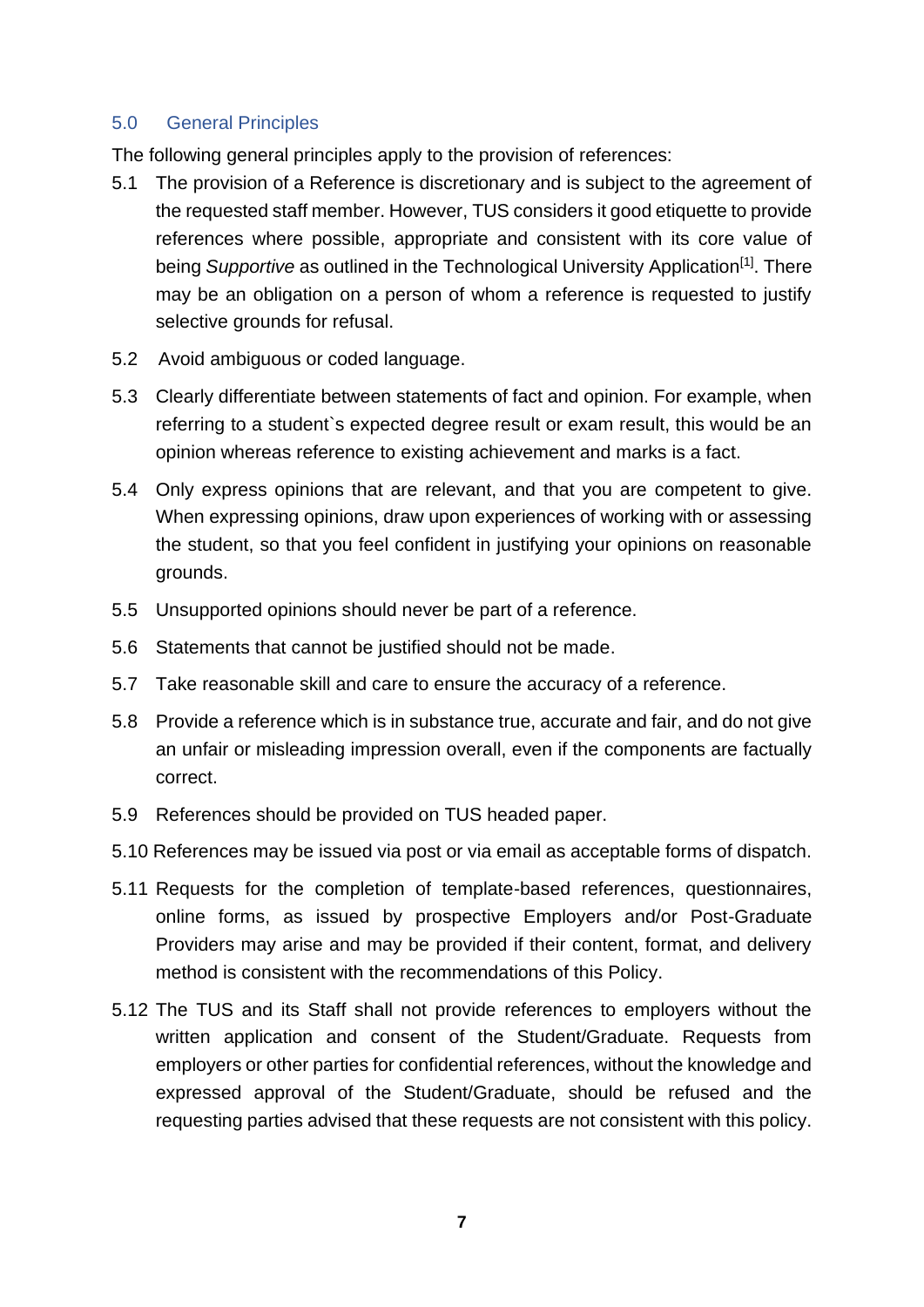- 5.13 It is strongly recommended that Verbal and/or Oral References are not provided, including on telephone/online platforms, unless the circumstances are rare and exceptional. Information given in this way could easily be subject to misinterpretation. If, in rare and exceptional circumstances, Verbal and/or Oral References are provided, they should be factual and verifiable in nature.
- 5.14 References shall not be provided by the Technological University through Social Media channels.

## <span id="page-7-0"></span>6.0 Process for the Acceptance of a Request for and Provision of a Reference

The request for and the provision of a Reference must be made in writing by the Student/Graduate using the application format as set out in Appendix 2.

On receipt of a written application for a reference from a Student or Graduate, TUS shall, in reasonable circumstances, facilitate the provision of a reference subject to the general principles as outlined in Section 5.0.

- 6.1 The Student/Graduate submits a written application using the *Sample Reference Application Form* as set out in Appendix 2.
- 6.2 The Student/Graduate submits a Curriculum Vitae as part of the application.
- 6.3 The Student/Graduate signs the declarations contained in the sample Application Form.
- 6.4 A Technological University Reference shall be provided by the Faculty/School Office of the relevant Department.
- 6.5 An Academic Reference should be provided by academic staff members, who are familiar with the relevant academic knowledge, skills and competencies of the requesting Student/Graduate, and who have had significant involvement in the teaching and the welfare of the Student/Graduate. An Academic staff member may request a copy of the Student transcript of grades from the TUS Examinations Office to assist in the writing of a reference.
- 6.6 If accepted, a Technological University and/or Academic Reference should be provided in a timely manner (normally within 2 Weeks following the receipt of the request, during the academic calendar year).
- 6.7 A request for a Technological University/Academic Reference that is not within the guidelines of this policy may be declined.

Applications for a Technological University and/or Academic Reference by a third party should not be provided without consultation with the referent Student/Graduate. Accordingly, the person providing a Technological University and/or Academic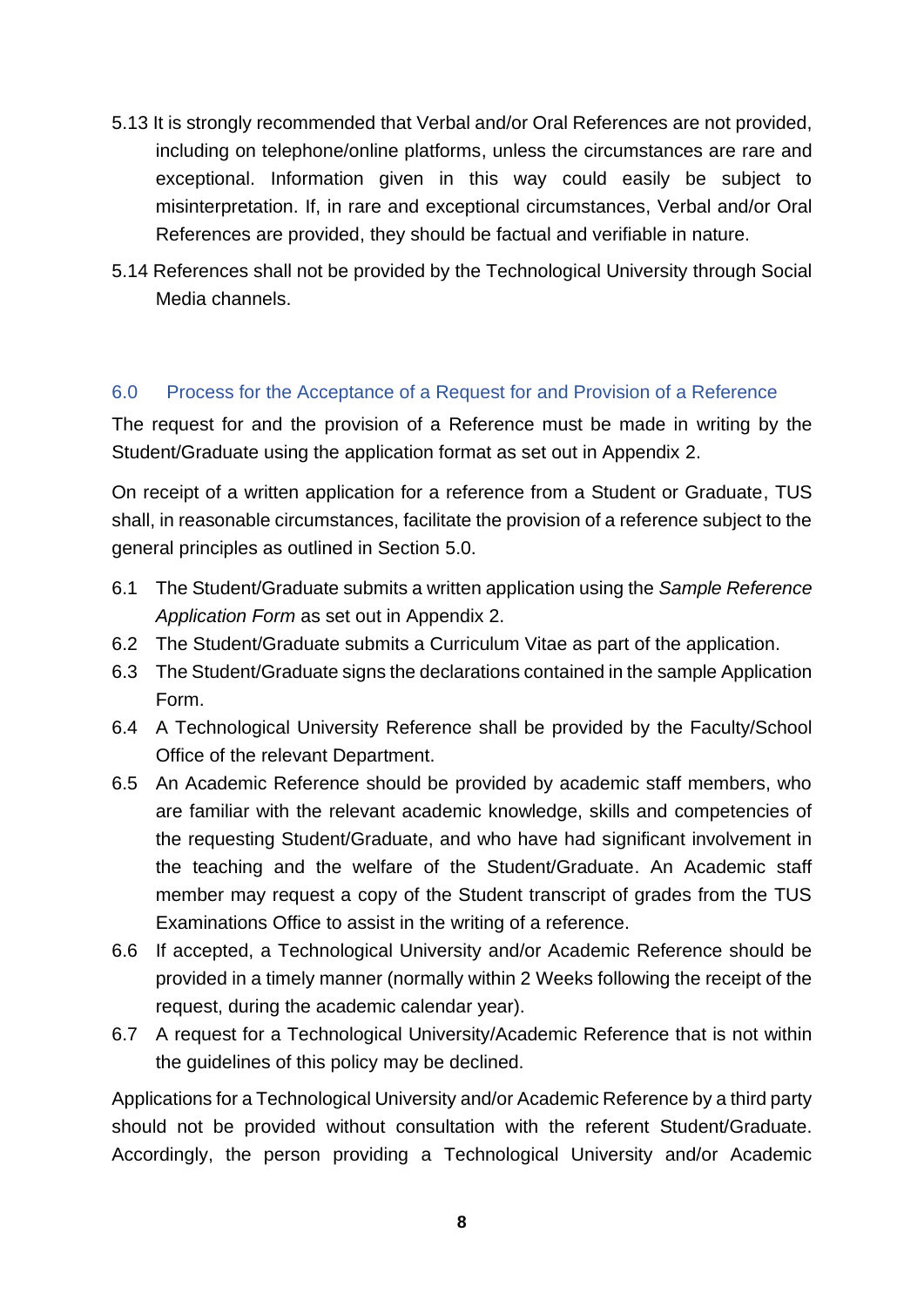Reference, is under an obligation to consult with the Student/Graduate prior to providing details to a third party.

TUS recognises the exceptional efforts, goodwill and onus assumed by its Academic Staff in providing Academic References for Students and Graduates. From time to time staff development may be offered on the provision of Academic References.

# <span id="page-8-0"></span>7.0 Content to Include in a Technological University Reference

The content for inclusion in a Technological University Reference should be objective and factual in nature.

- 7.1 It typically should include the following details:
	- a) name and address of the student/graduate:
	- b) title of programme being undertaken or completed by student/graduate;
	- c) years of attendance;
	- d) award(s) obtained;
	- e) other content details (e.g. membership of TUS, tutoring activities, Garda vetting (if applicable), work placement activity, TUS activity, good standing, etc.) may be furnished as part of this Technological University Reference, if appropriate;
	- f) a disclaimer statement as its final paragraph (C.f. Section 4.6).
- 7.2 The provider of the Technological University Reference shall be noted as the organisation, namely Technological University of the Shannon: Midlands **Midwest**
- 7.3 A copy of the Technological University reference should be retained in the appropriate Faculty/School office in accordance with the Technological University's Data Retention Schedule.

A template for a Technological University Reference is provided in Appendix 3.

## <span id="page-8-1"></span>8.0 Content to Include in an Academic Reference

- 8.0 An Academic Reference should be truthful and fair both to the Student/Graduate and the recipient of the Academic Reference.
- 8.1 An Academic Reference should reflect the academic standing of the Student/Graduate and the academic motivation when completing their studies. Therefore, it should be closely linked, with examples, to the assessed learning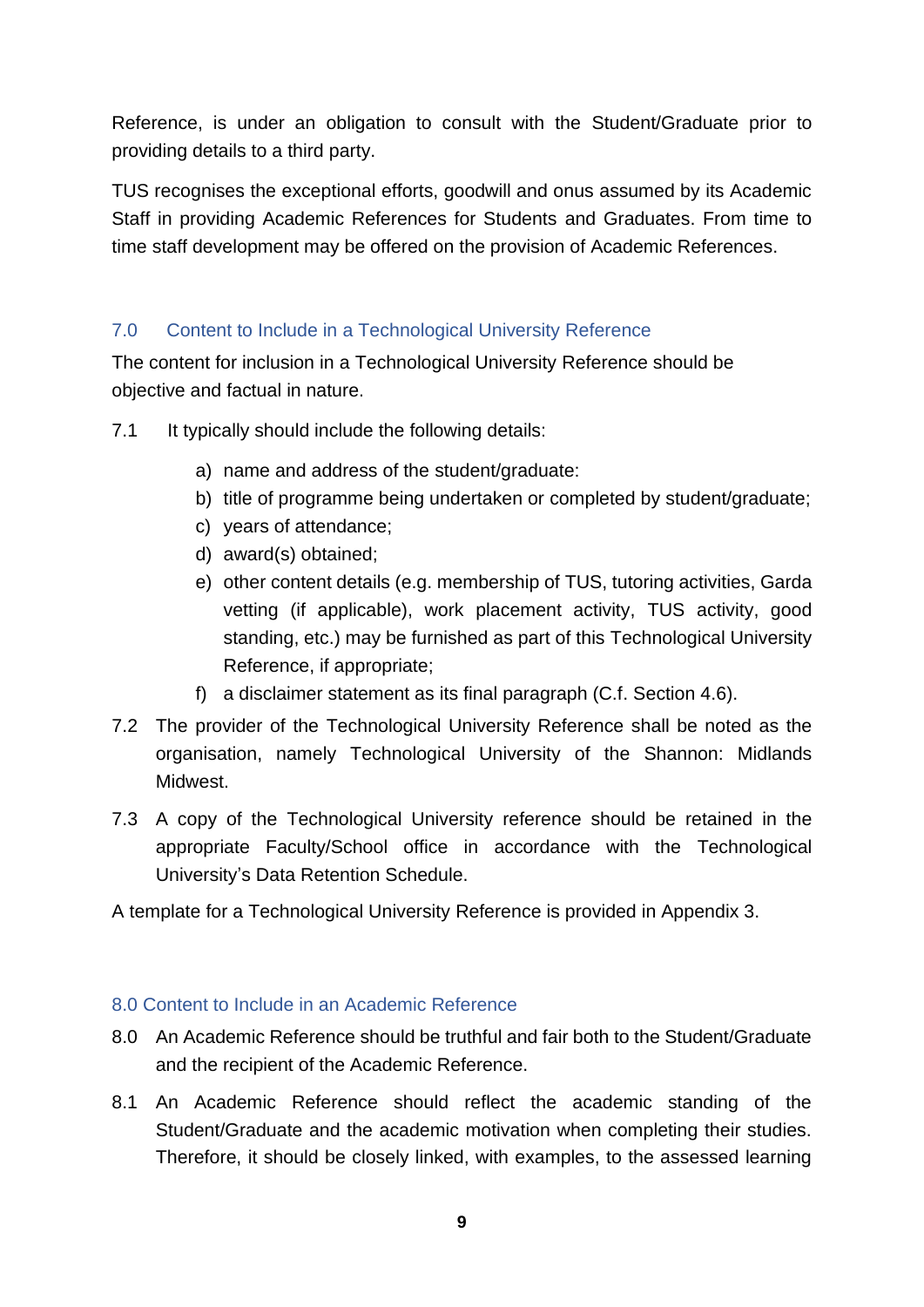outcomes (knowledge, skills and competencies) of the programme(s) and/or the associated modules that the applicant has completed.

- 8.2 As a general guideline an Academic Reference should:
	- a) identify the capacity of the referee to provide the reference (this should include verification of the fact that the provider of the reference has known the student/graduate for a certain period of time);
	- b) include confirmation that the student/graduate is attending or has attended a specific course;
	- c) contain reference to the expected Class of degree, or the Class of degree, of the Student/Graduate (if the Class is pending, ensure it is made clear that this is an opinion and not a fact);
	- d) include comment on the student/graduate`s skills and abilities, including the following:
		- performance in specific discipline/modules;
		- participation in Programme/Technological University activities;
		- participation in TUS Committees and quality assurance fora;
		- academic awards;
		- peer-review research publications;
		- membership of professional bodies;
		- work experience;
		- career interests;
		- involvement in extra-curricular activities/interests;
		- overall impact and demeanour.
	- e) contain a disclaimer statement in its final paragraph (C.f. Section 4.6).
- 8.3 The Staff member providing an Academic Reference shall be identified as its author.
- 8.4 A copy of the Academic Reference should be retained by the Staff member providing the reference in accordance with the Technological University's Data Governance Policy<sup>[4]</sup>.

A template for an Academic Reference is provided in Appendix 4 while a Sample Academic Reference is provided in Appendix 5.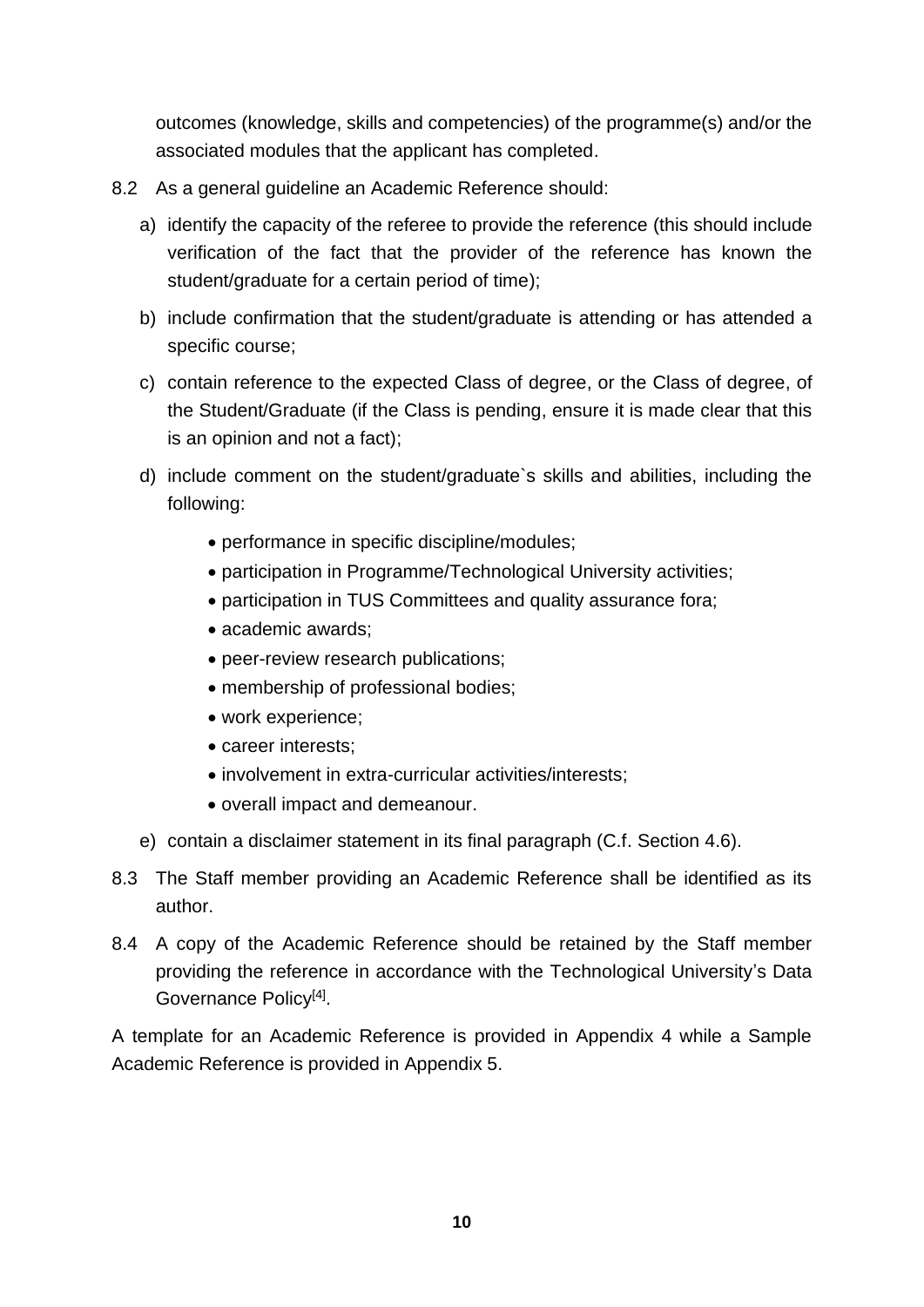#### <span id="page-10-0"></span>9.0 Bibliography

- [1] Application for Designation as a Technological University. AIT LIT Consortium.
- [2] [Technological Universities Act](https://www.oireachtas.ie/en/bills/bill/2015/121/) 2018
- [3] [General Data Protection Regulation](https://publications.europa.eu/en/publication-detail/-/publication/3e485e15-11bd-11e6-ba9a-01aa75ed71a1/language-en) (EU) 2016/679
- [4] TUS Data Governance Policy.
- [5] [Data Protection Acts](http://www.irishstatutebook.ie/eli/2018/act/7/enacted/en/html) 1988 to 2018

### <span id="page-10-1"></span>10. Appendices

Appendix 1: A Checklist for Accepting and Providing References

- Appendix 2: Sample Reference Application Form
- Appendix 3: Template for a Technological University Reference
- Appendix 4 Template for an Academic Reference
- Appendix 5: Sample Academic Reference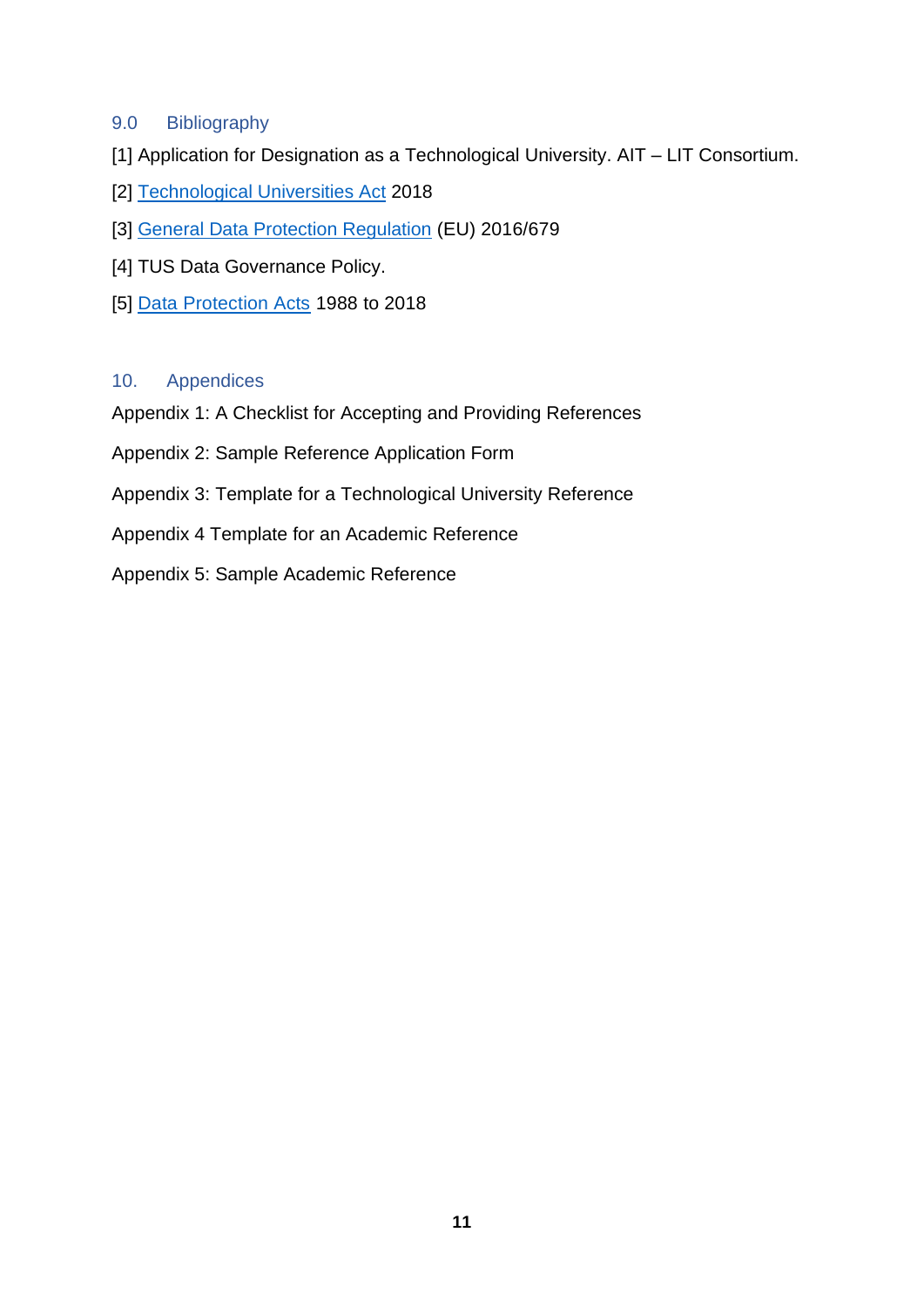# <span id="page-11-0"></span>Appendix 1: A Checklist for Accepting and Providing References

A) Acceptance of Request to Provide a Reference

| <b>Key Considerations</b>                                                                                                                                  | <b>Yes</b>  | <b>No</b>   |
|------------------------------------------------------------------------------------------------------------------------------------------------------------|-------------|-------------|
|                                                                                                                                                            | $\mathbf x$ | $\mathbf x$ |
| Was consent sought by the Applicant and given by the<br>referee to act as a referee for the Applicant?                                                     | $\boxtimes$ |             |
| Has the Applicant submitted a request for a reference in<br>writing using the Sample Reference Application Form and<br>signed the associated declarations? |             |             |
| Has the Applicant submitted a copy of their Curriculum<br>Vitae?                                                                                           |             |             |
| Does the referee know the applicant sufficiently to provide<br>the requested reference?                                                                    |             |             |
| Does the referee have sufficient information to complete the<br>requested reference?                                                                       |             |             |

## B) Provision of a Reference

| <b>Key Considerations</b>                                      | Yes<br>× | <b>No</b><br>$\mathbf x$ |
|----------------------------------------------------------------|----------|--------------------------|
| Has the referee read the Legal Considerations as outlined in   | $\Box$   | $\Box$                   |
| Section 4.0 of this TUS Policy on the Provision of References  |          |                          |
| to Students/Graduates?                                         |          |                          |
| Does the Reference adhere to the general guidelines and        |          |                          |
| content for a Technological University and/or Academic         |          |                          |
| reference, as outlined in Section 7.0 and Section 8.0          |          |                          |
| respectively, of this TUS Policy on the Provision of           |          |                          |
| References to Students/Graduates?                              |          |                          |
| Does the Reference clearly differentiate between statements    |          |                          |
| of fact and opinion?                                           |          |                          |
| Are all the facts on which the reference is based verifiable?  |          |                          |
| Does the Reference include the Disclaimer statement as         |          |                          |
| outlined in Section 4.6 of this TUS Policy on the Provision of |          |                          |
| References to Students/Graduates?                              |          |                          |
| Has provision been made for retention and storage of the       |          |                          |
| Reference in accordance with this TUS Policy on the            |          |                          |
| Provision of References to Students/Graduates and the TUS      |          |                          |
| Governance Policy?                                             |          |                          |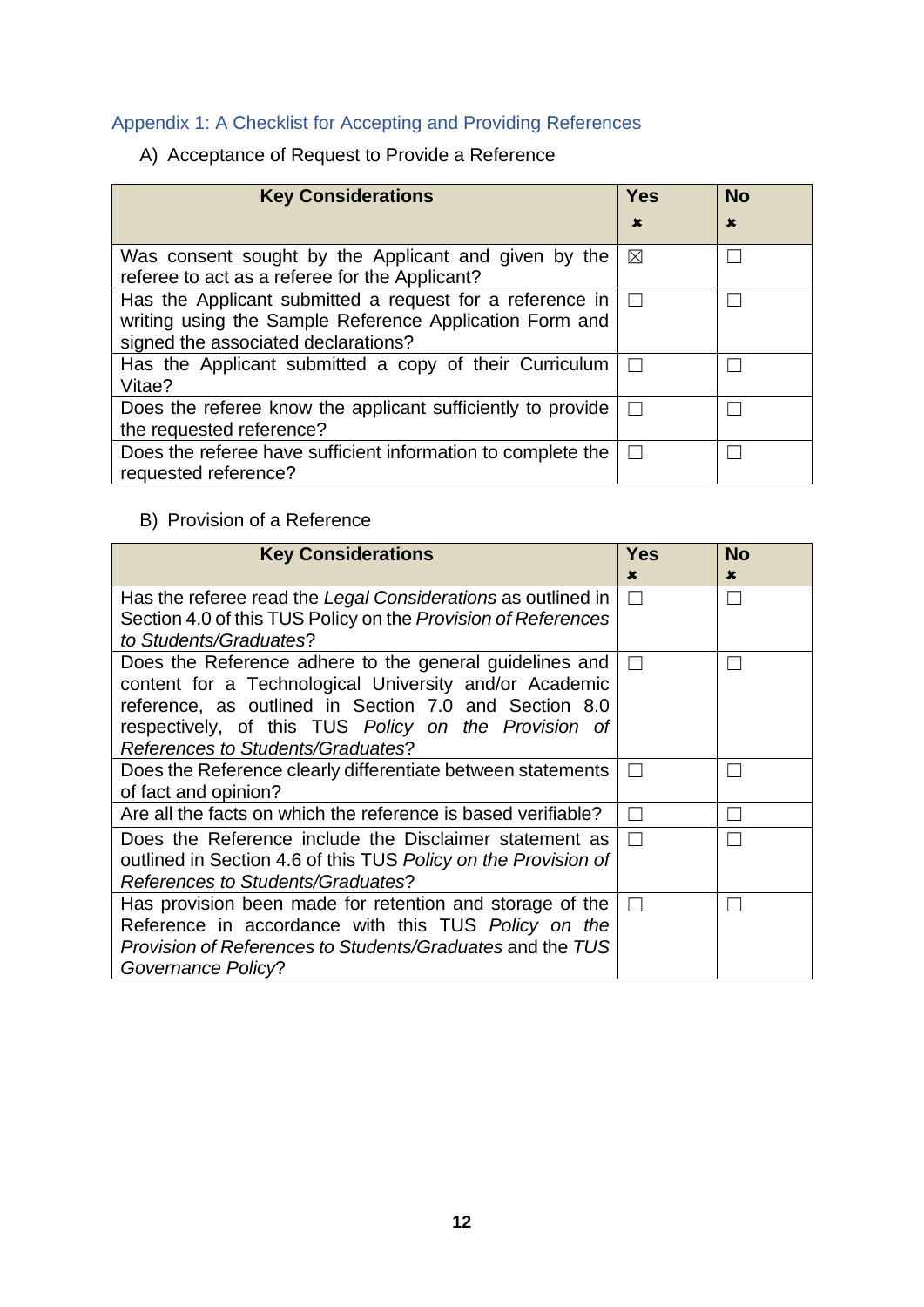## <span id="page-12-0"></span>Appendix 2: Sample Reference Application Form

Date:  $\frac{1}{2}$ 

To Technological University of the Shannon: Midlands Midwest,

# I hereby apply for a **[Technological University Reference]** and/or **[Academic Reference]** from TUS.

I attach a copy of my Curriculum Vitae.

| <b>Applicant Name:</b>          |  |
|---------------------------------|--|
| <b>Student Number:</b>          |  |
| Address:                        |  |
| Telephone No:                   |  |
| <b>Programme of Study</b>       |  |
| Year(s) of Study at TUS:        |  |
| <b>Midlands Midwest</b>         |  |
| Graduation Date (if Applicable) |  |
| Name of Organisation that may   |  |
| directly request a Reference    |  |
| (if applicable)                 |  |

I have read and I accept the TUS *Policy and Procedures on the Provision of References for Students/Graduates of Technological University of the Shannon: Midlands Midwest.*

I understand that Technological University/Academic References are given in good faith and to the best of the author's knowledge, information and belief, but with no legal liability on the part of Technological University of the Shannon: Midlands Midwest or the author of the reference. It is written and accepted on this basis. The information contained in the reference is confidential within the guidelines set out in the Data Protection Acts.

Date:  $\frac{\frac{1}{2}}{\frac{1}{2}}$ 

Signature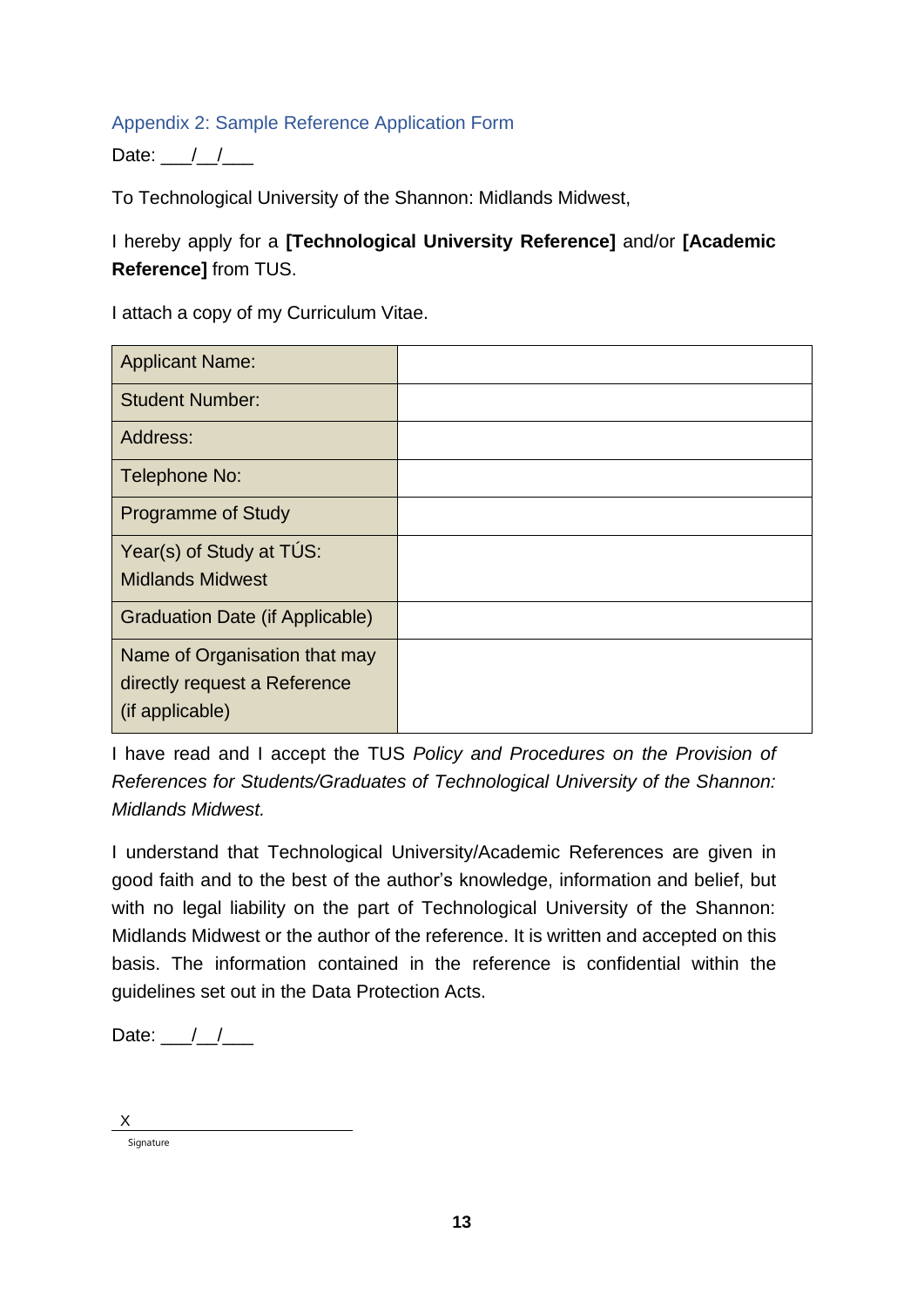## <span id="page-13-0"></span>Appendix 3: Template for a Technological University Reference

**(Technological University reference to be provided on TUS Headed Paper)**

[Insert Address of Receiving Organisation]

Date:  $\frac{1}{2}$ 

# **Re: [Insert Name and Address of Student/Graduate]**

Dear *xxxxxxxxx*

This is to certify that [*Insert name of Student/Graduate*] is/has [attending/attended] the [*Insert Programme Title*] in between [*Insert relevant time period*].

[Insert academic standing details (Student) or grade of award (Graduate)]

[Insert *Other Content Details* as appropriate (C.f. Section 7.1 d)]

As regards personal conduct, [*Insert name of Student/Graduate*] was at all times in good standing with the Technological University.

In accordance with the normal practice of Technological University of the Shannon: Midlands Midwest, this reference is given in good faith and in confidence, without legal liability on behalf of the author or of Technological University of the Shannon: Midlands Midwest.

Yours sincerely,

X

Signature Dean of Faculty/School/Head of Department

Print Name: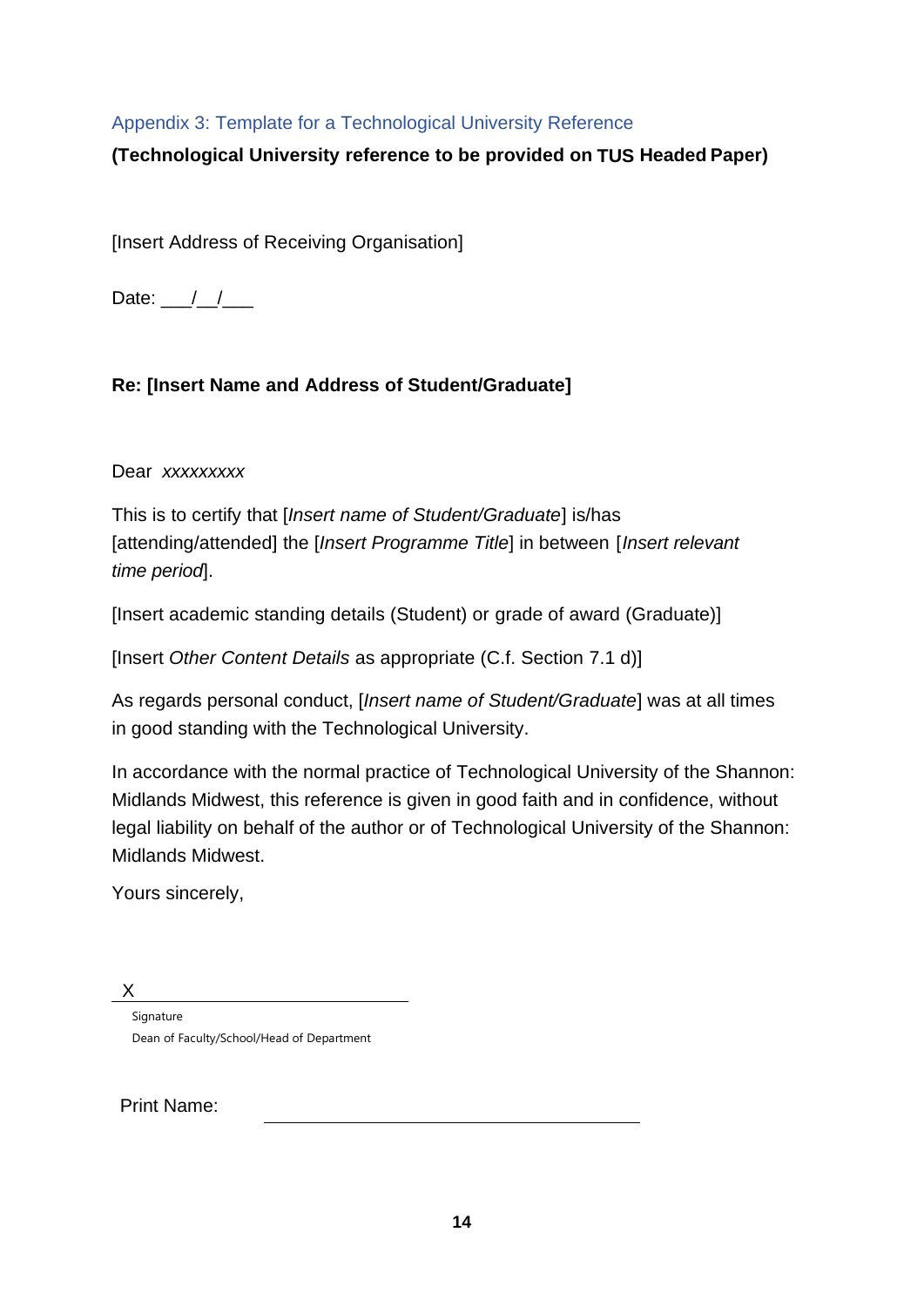## <span id="page-14-0"></span>Appendix 4: Template for an Academic Reference

# **(Academic reference to be provided on TUS Headed Paper)**

[Insert Address of Receiving Organisation]

Date:  $\frac{1}{2}$ 

# **Re: [Insert Name and Address of Student/Graduate]**

Dear xxxxxxxxx

[*Insert Factual Information*]

I have known [*Insert name of Student/Graduate*] in my capacity as [Insert details of context in which the Referee knows the Student/Graduate]. [*Insert name of Student/Graduate*] is/has [attending/attended] the [*Insert Programme Title*] in Technological University of the Shannon: Midlands Midwest, between [*Insert relevant time period*].

[Insert Academic standing details (Student) or grade of award (Graduate)]

[Insert *Opinion Based Information supported by relevant examples cited* (C.f. Section 8.3 (iv)]

In accordance with the normal practice of Technological University of the Shannon: Midlands Midwest, this reference is given in good faith and in confidence, without legal liability on behalf of the author or of Technological University of the Shannon: Midlands Midwest.

Yours sincerely,

X

Signature

Print Name:

Job Title: